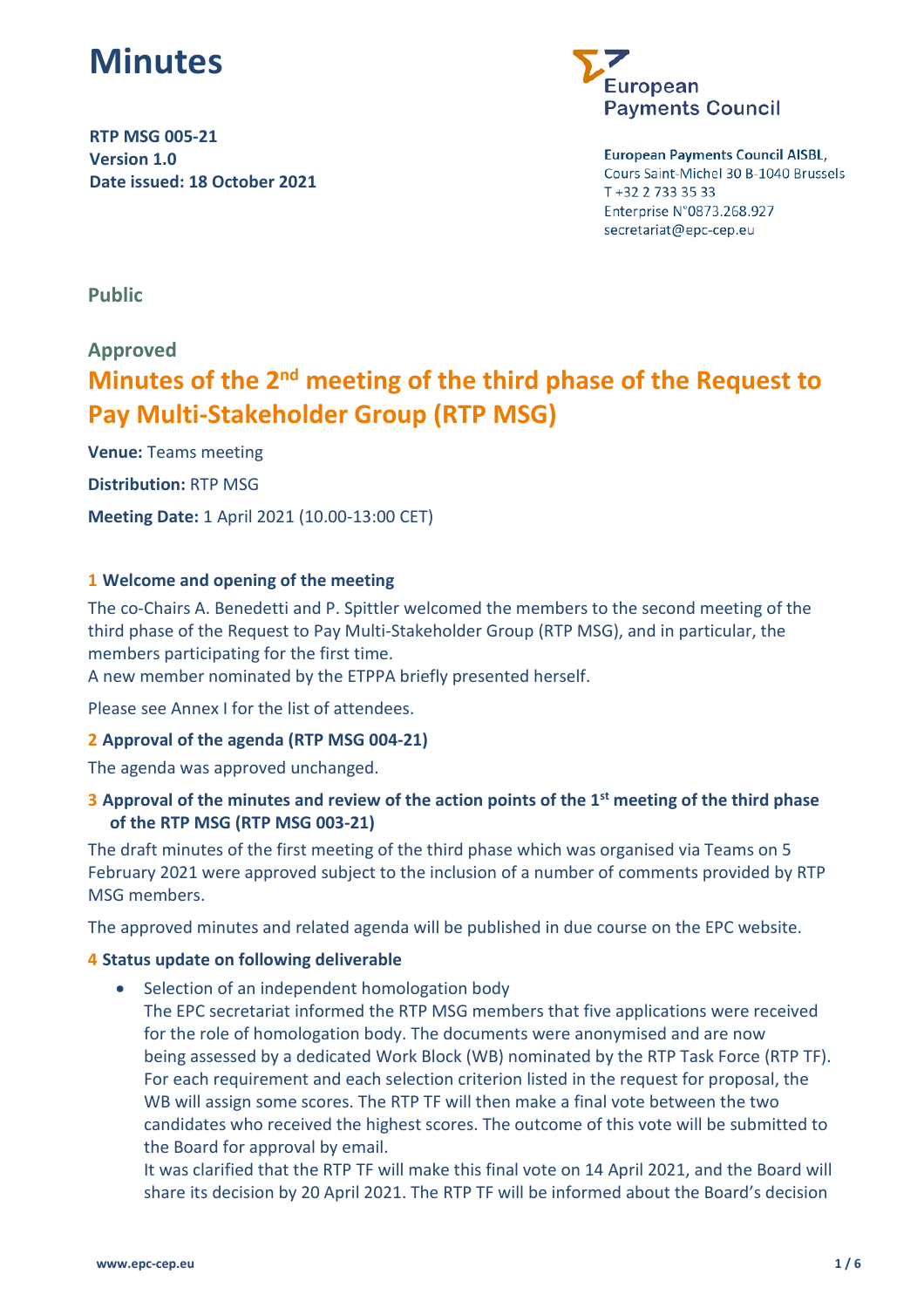

during the 21 April 2021 RTP TF meeting and the selected candidate will be informed on 22 April 2021.

# **5 Review of the change requests for inclusion in the second release of the SRTP scheme rulebook and of the draft public consultation document (EPC070-21)**

The co-Chair A. Benedetti explained that the process is a little bit different than last year as the SRTP rulebook already exists. The change requests received, as well as the backlog from the 2020 public consultation are assessed by the RTP TF which will provide a recommendation for each of them. There will then be a three-month public consultation (from 25 May to 27 August 2021), and the next version of the SRTP rulebook (v2.0) will be published by end November 2021.

The changes include the following main topics:

• Redirection

This topic should be included in the next version of the SRTP rulebook but there are still some open questions, among which the correct naming. A. Benedetti explained that there are different opinions about the scope of this subject. It could be only for the e-commerce use cases, but it could also be enlarged to face-to face payment requests (i.e., with a QR-Code). It was clarified that a merchant presented QR-code is an optic way to transfer the information. The Payer has got all the details to transmit the SRTP message to its SRTP SP. All the technicalities to decrypt the information in the QR-code are provided by the SRTP SP's application. It is then similar to an automatic activation.

The EBA Clearing representative remarked that redirection was initially for e- commerce. If it is enlarged, the differences in the scheme flows should be determined or these could be separated into two different change requests.

The ETPPA change request related to the optional enrolment and activation of the Payers was briefly discussed but it was agreed that more clarifications would be required.

• Addition of a URL

The RTP TF recommends including this feature in the next release of the SRTP rulebook. The field to be used will still have to be determined. A disclaimer text related to security and variability risks shall be added. It will also be possible for the SRTP participants to completely remove the URL but then it should be transparent for the customers. A. Benedetti explained that it could be an optional functionality and the SRTP SPs should be able to offer different options.

- Currency agnosticism (allow SRTP messages valued in other currencies in addition to EUR) The RTP TF is of the opinion to include this change request in the SRTP scheme. The foreign currency exchange is however out of the scope. Following a discussion, it was remarked that this topic could be quite complex and could have several legal implications, therefore it was agreed to keep it as simple as possible for the next version of the SRTP rulebook and if necessary, to enlarge its scope in a further release of the rulebook.
- Request for payment guarantee Given that the SRTP scheme is not a payment scheme, there are some limitations to its scope. The payment guarantee can be requested in the SRTP scheme, but it will be effectively provided outside this scheme. The response whether the Payer accepts to provide a payment guarantee or not will also be transmitted via the SRTP messages. But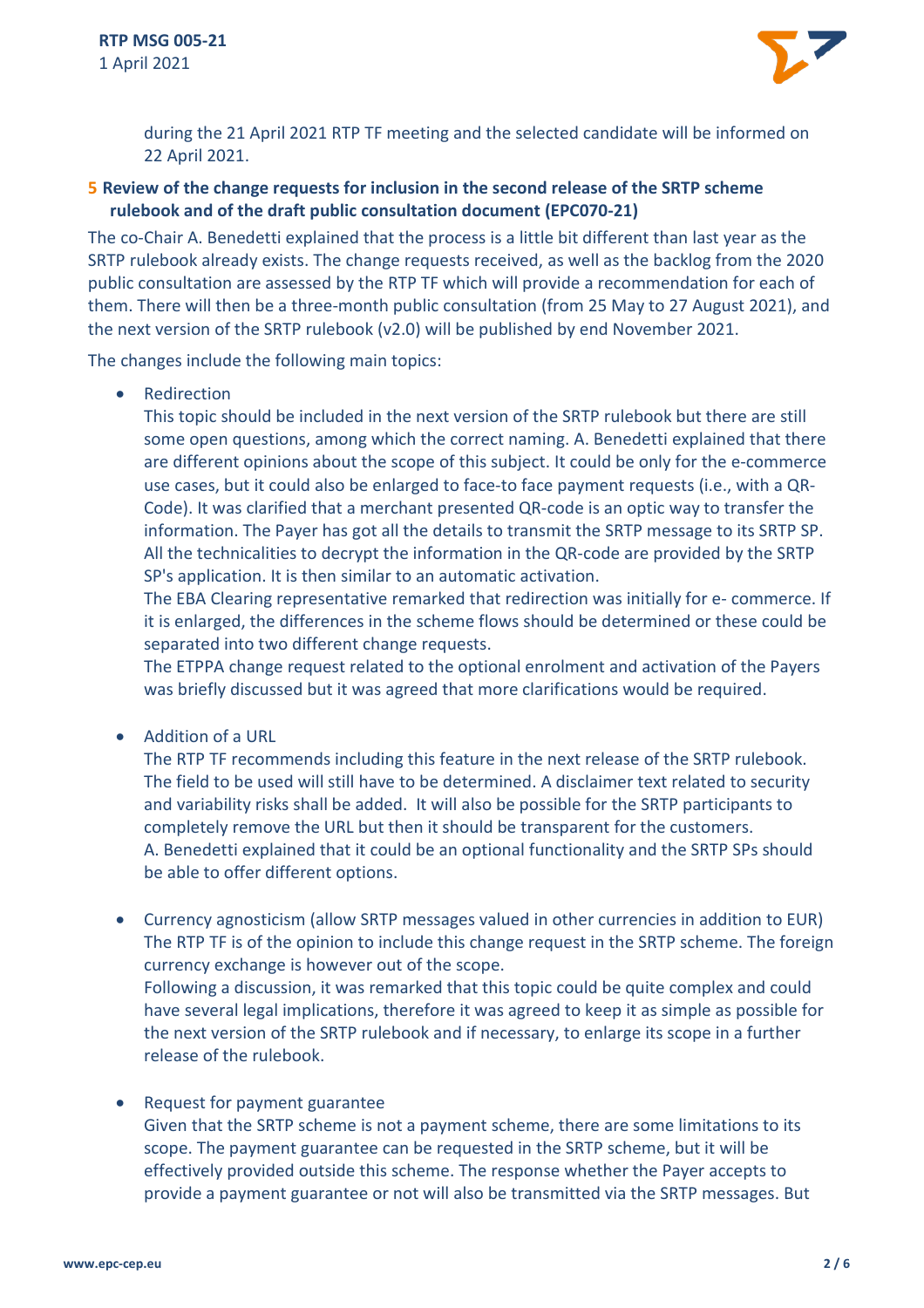

there will be no proof that it has effectively been contracted and the notifications related to that guarantee belong to the payment schemes.

• Request for instalment payments The RTP TF proposes to skip this change request to the next version of the SRTP rulebook as a workaround exists and as the ISO pain.013 messages would have to be amended which would take some time.

Following a question, the co-Chair A. Benedetti mentioned that the next RTP TF meeting will take place on 21 April 2021 and the Public Consultation document shall be ready by 3 May for submission to the Board. If it is approved by the Board at its 19 May 2021 meeting, the document will be published on the EPC website for a three-month public consultation from 25 May to 27 August 2021. During the public consultation, the RTP TF will however continue to work in parallel on the elaborated features.

A Eurosystem representative remarked that the payment notifications (e.g., notification on the successful payment from the Payer´s RTP SP to the Payee´s RTP SP) are included in the RTP scope in some countries (e.g., Hungary) which are using an additional pain.014 message for this purpose. This could be an added value for the market. He proposed to share some documents on the subject with the other RTP MSG members.

# **6 Discussion on RTP TF mandate extension topics**

The co-Chair A. Benedetti informed that the SRTP API Work Block will work on the exchange protocols. The data are already described but the way to exchange these data should still be defined. Given that the RTP TF members are not necessarily API experts and that this is a technical topic, the right expertise was needed. The API WB will therefore be composed either of members of the TF or of experts sponsored by a TF member. The nominations are due by 12 April 2021 cob to enable the organisation of two meetings in April. The Berlin Group, STET and EBA Clearing will be represented by nominated experts.

The goal is to re-use as much as possible what already exists on the market in order to minimise the required investments. This will be submitted to the public consultation as well, but the WB will continue its work during the public consultation period.

Regarding the Payee's Enrolment and the Payer's activation, it was clarified that the Payee's enrolment is mandatory whereas the activation could be implicit.

The EIPP requirements validated by the EPC Board and the ERPB at the time should be re-used as much as possible but should be challenged. It should be checked if all the specifications and the new messages (i.e., ISO REDA messages) created at that time can be reused or adapted to cover all the use cases and if some missing messages should be created.

The co-Chair P. Spittler explained that the following eight new ISO messages were created: Enrolment request: reda.066

Enrolment amendment request: reda.067

Enrolment cancellation request: reda.068

Enrolment status report: reda.069

Activation request: reda.070

Activation amendment request: reda.071

Activation cancellation request: reda.072

Activation status report: reda.073

The co-Chair A. Benedetti reported that it has not yet been decided if there will be a dedicated work block to work on this topic.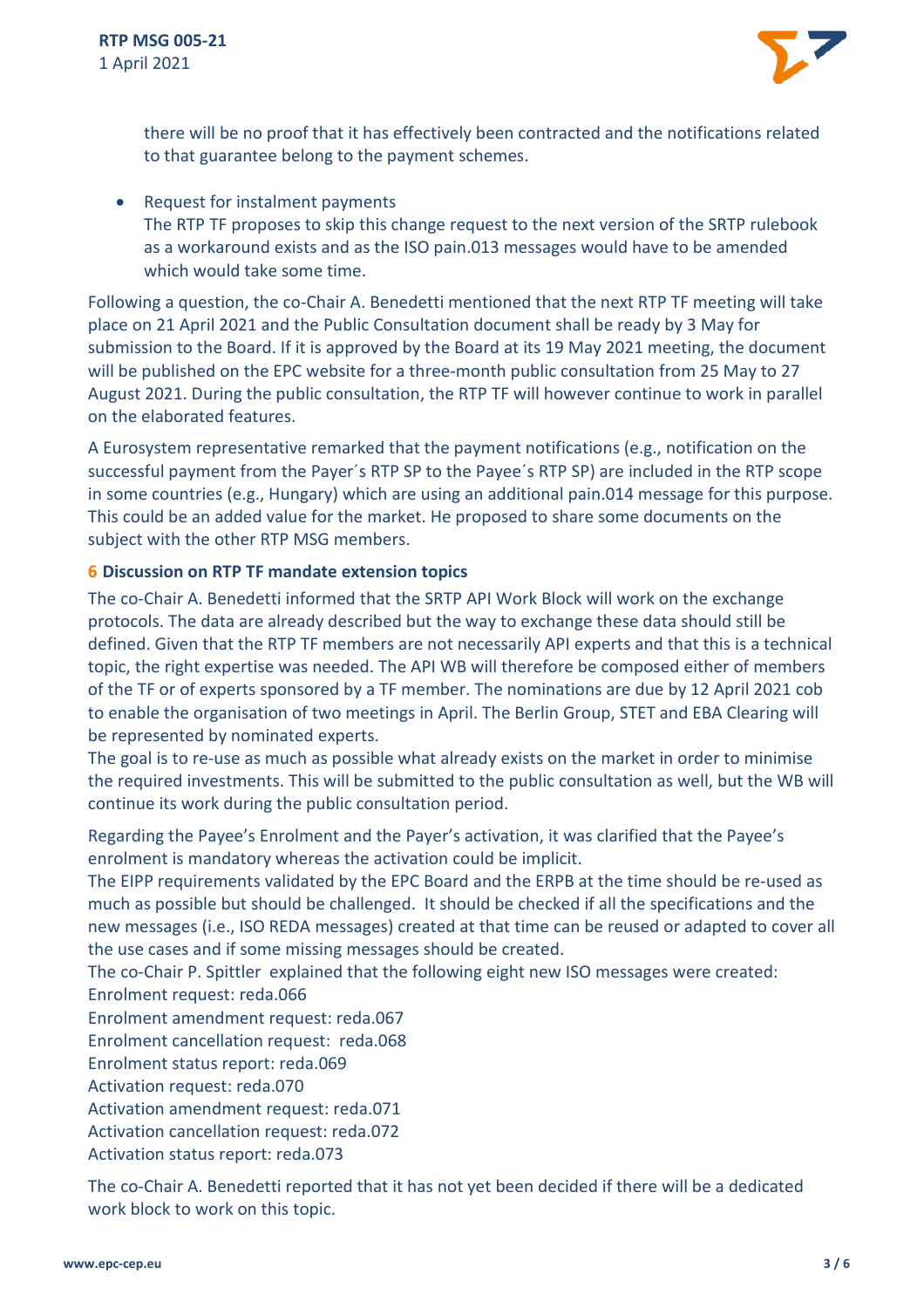

It was suggested that the enrolment could be controlled by a party. This will have to be clarified and described in the next release of the SRTP rulebook.

Following a question, it was explained that the Payer's activation includes the consent but in the SRTP context, it should be understood as an acceptation to receive bills through SRTP messages. When a Payer shares its identifier (i.e., the way to reach him) it also means that it accepts to receive SRTP messages. It is an agreement and not a consent in the legal sense. However, the detailed legal impacts of this subject will have to be further assessed.

It was suggested that some options could be added during the activation process to make it possible for a Payer to accept to receive bills from one Payee only, or from a group of Payees or from any Payee within a specific framework, or even from any Payee.

The co-Chair P. Spittler added that the customer's and the merchant's journey should be simplified as much as possible.

It was concluded that the enrolment and activation processes are large topics that will be subject to several business decisions.

# **7 Next meetings (RTP MSG 012-20)**

The members agreed to hold the next RTP MSG meeting on 18 October 2021, from 10:00 to 13:00 (CET).

# **8 AOB**

No AOB were expressed.

# **9 Closure of meeting**

The co-Chairs closed the meeting at around 12.10 PM CEST.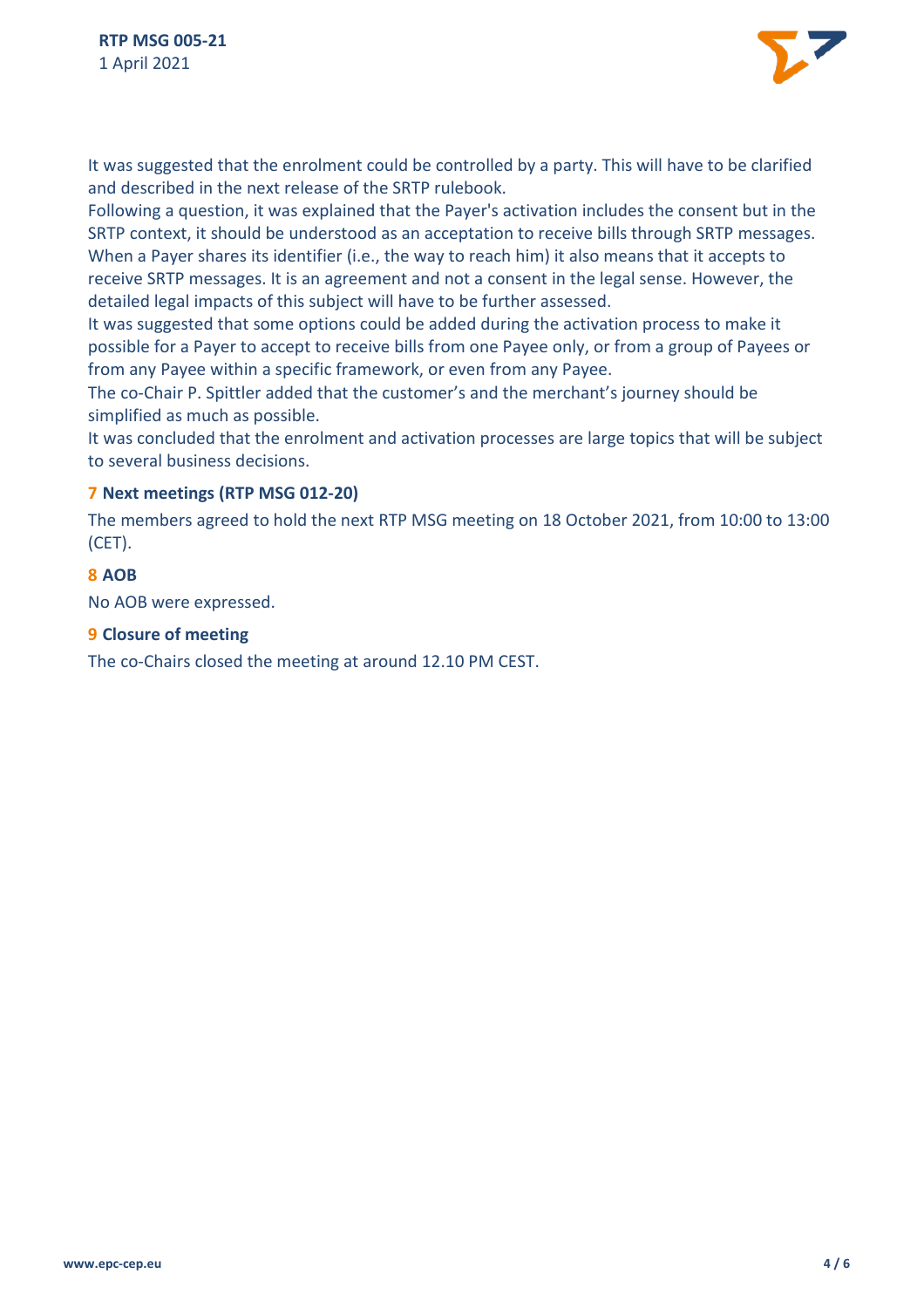

# **Annex I: List of attendees**

| <b>Co-Chairs</b>                         | <b>Institution</b>                              | <b>Attendance</b> |
|------------------------------------------|-------------------------------------------------|-------------------|
| Alain Benedetti                          | EPC (BNP Paribas, nominated by FBF)             | Yes               |
| <b>Pascal Spittler</b>                   | Ikea (nominated by EuroCommerce)                | Yes               |
| <b>Members</b>                           |                                                 |                   |
| Andrei Pankratov                         | OpenWay                                         | Yes               |
| <b>Arnaud Crouzet</b>                    | <b>FIME</b>                                     | Yes               |
| <b>Christian Pirkner</b>                 | Bluecode International AG (nominated by EMPSA)  | <b>Apologies</b>  |
| Christophe Fonteneau                     | Request Network (nominated by EESPA)            | <b>Apologies</b>  |
| Diana Layfield                           | Google                                          | <b>Apologies</b>  |
| <b>Francis De Roeck</b>                  | EPC (BNP Paribas Fortis, nominated by Febelfin) | Yes               |
| <b>Frans van Beers</b>                   | <b>EPC (Dutch Payments Association)</b>         | <b>Apologies</b>  |
| Harris Monteiro da Silva                 | EPC (Crédit Agricole, nominated by FBF)         | Yes               |
| Jacques Vanhautère                       | EPC (SEPAmail.eu, nominated by FBF)             | Yes               |
| <b>Jean Allix</b>                        | <b>BEUC</b>                                     | <b>Apologies</b>  |
| József Czimer                            | Capsys                                          | Yes               |
| Luca Riccardi                            | EPC (ABI)                                       | Yes               |
| <b>Marc Bröking</b>                      | <b>CGI</b>                                      | Yes               |
| Massimo Battistella                      | Telecom Italia (nominated by EACT)              | Yes               |
| Michel van Mello                         | Colruyt (nominated by EuroCommerce)             | <b>Apologies</b>  |
| Petra Plompen                            | <b>EBA Clearing</b>                             | Yes               |
| <b>Philippe Bellens</b>                  | Worldline                                       | Yes               |
| <b>Ralf Ohlhausen</b>                    | PPRO & Tink (nominated by ETPPA)                | Yes               |
| Rasmus Eskestad                          | <b>Bits (nominated by EACHA)</b>                | Yes               |
| <b>Regis Massicard</b>                   | Ingenico                                        | Yes               |
| <b>Observers</b>                         |                                                 |                   |
| Laszlo Kajdi                             | Eurosystem (ECB)                                | Yes               |
| Michela Tocci                            | Eurosystem (Banca d'Italia)                     | Yes               |
| Katarzyna Kobylinska-<br><b>Hilliard</b> | <b>EC/DG FISMA</b>                              | <b>Apologies</b>  |